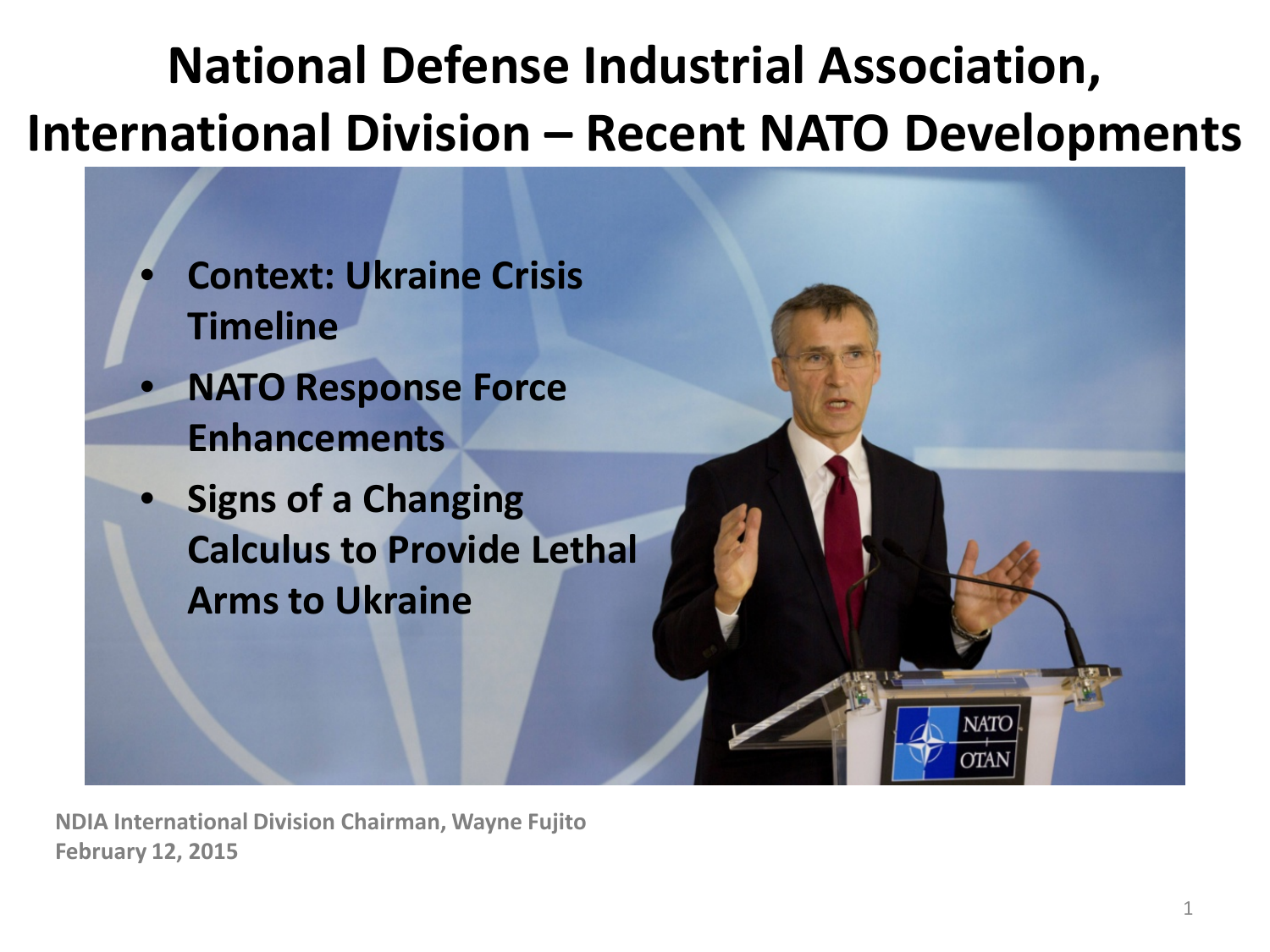## **CONTEXT: UKRAINE CRISIS TIMELINE**

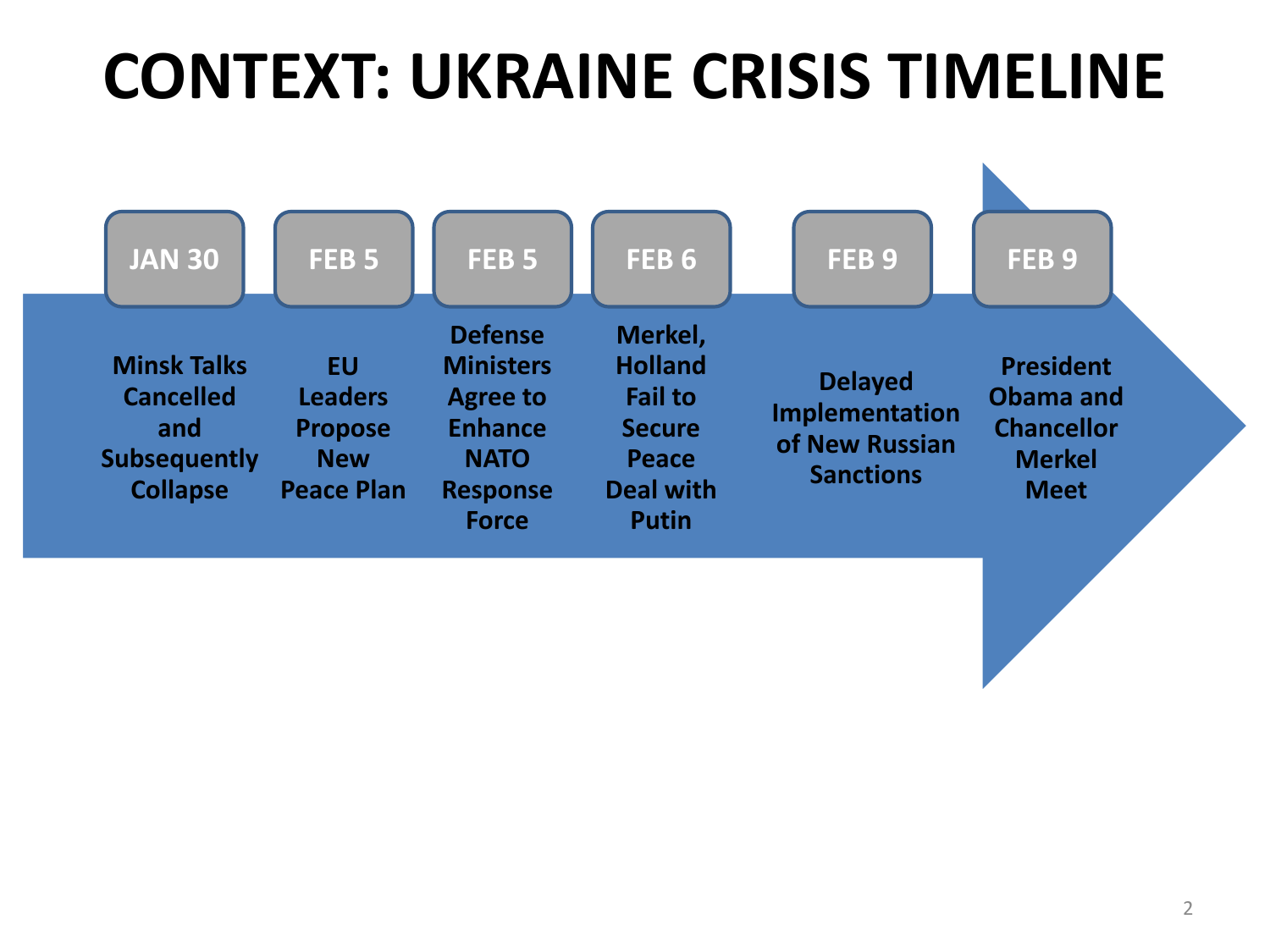### **NATO Defense Ministers Agreed to Enhance the NATO Response Force: Three Developments**

- **New Spearhead (high readiness) Force will consist of a land brigade of around 5,000 troops, supported by air, sea and special forces; lead element able to deploy within 48 hours.**
- **Six Allies declared they are ready to act as framework Nations; France, Germany, Italy, Poland, Spain and the United Kingdom will provide the main elements of the force, and help bring together other Allies.**
- **Will immediately establish first six multinational command and control units in Bulgaria, Estonia, Latvia, Lithuania, Poland and Romania to facilitate rapid deployment, support collective defense planning, and coordinate training and exercises.**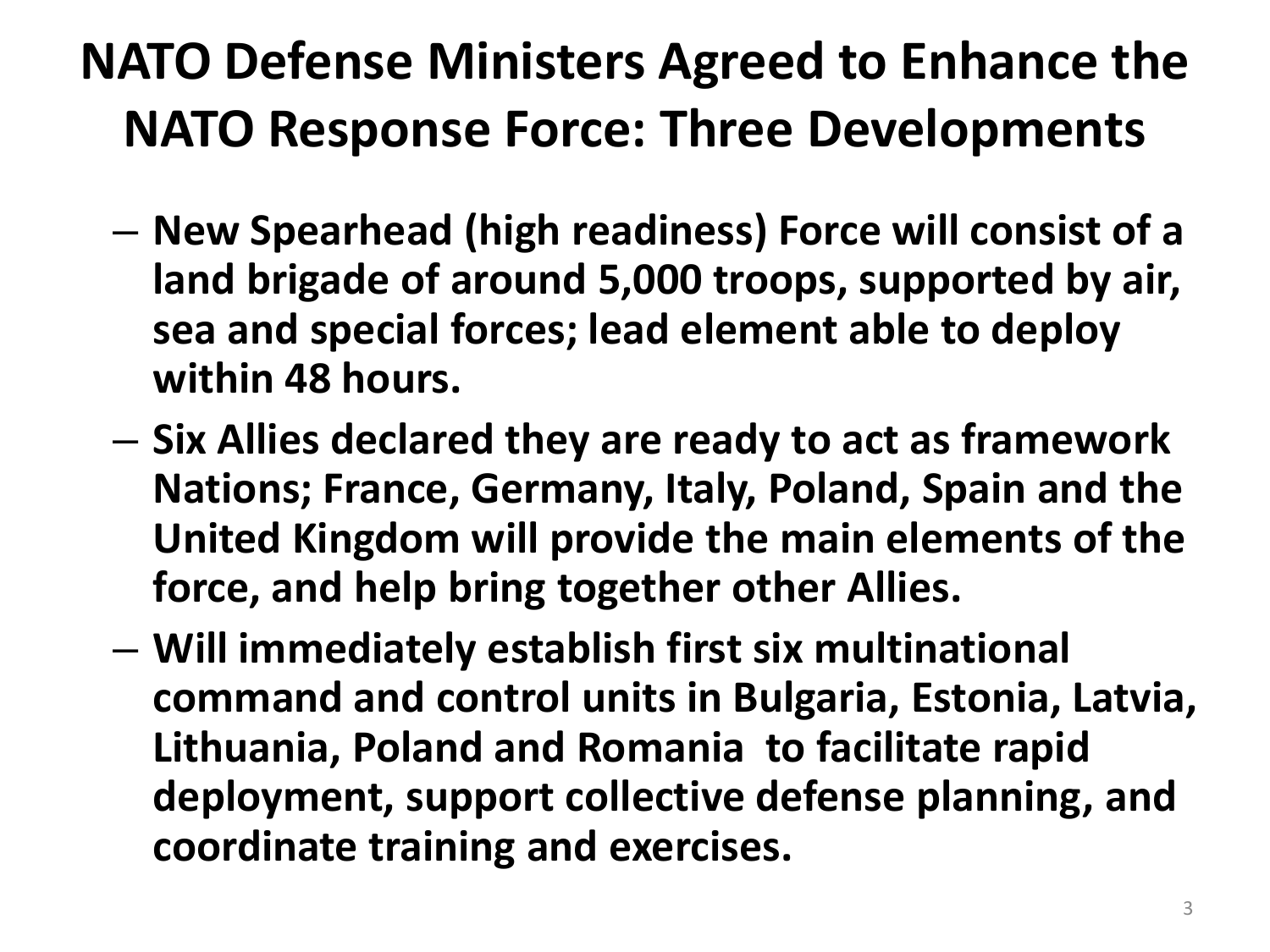# **Signs of a Changing Calculus vis-à-vis Russia in Ukraine**

- **In early February, a spokesperson for the National Security Council confirmed the openness to a policy shift on Ukraine, stating that "we are always evaluating other options that will help create space for a negotiated solution to the crisis."**
- **Dr. Carter at his Senate confirmation hearing ,when asked if he favors providing defensive arms to the Ukrainian military fighting Russian-backed separatists: "I very much incline in that direction."**
- **At a press conference with President Obama, Chancellor Merkel also left open the possibility that further steps against Russia would be taken if negotiations fail: "But if, at a certain point in time, one has to say that a [diplomatic] success is not possible…then the United States and Europe have to sit together and try and explore further possibilities."**